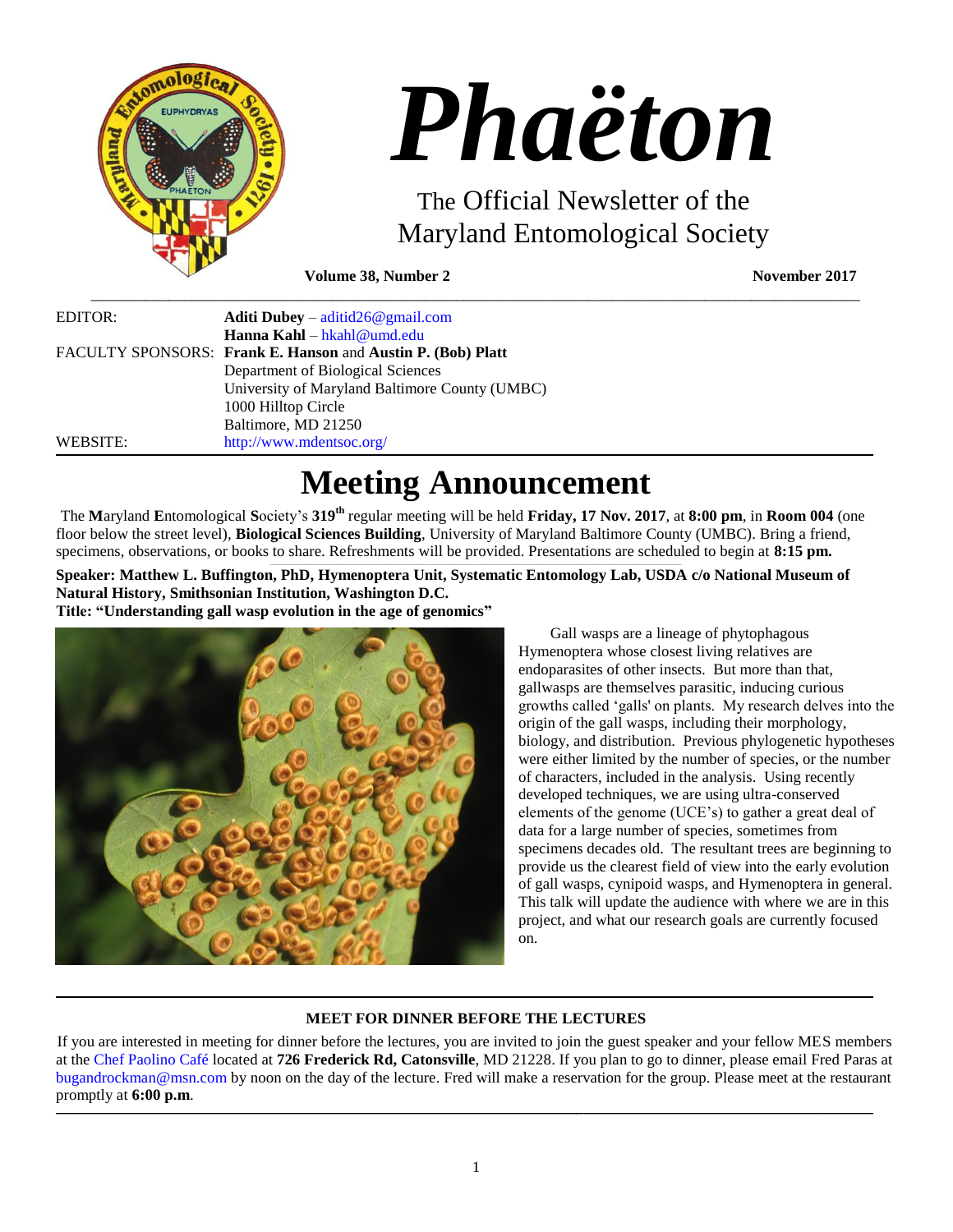\_\_\_\_\_\_\_\_\_\_\_\_\_\_\_\_\_\_\_\_\_\_\_\_\_\_\_\_\_\_\_\_\_\_\_\_\_\_\_\_\_\_\_\_\_\_\_\_\_\_\_\_\_\_\_\_\_\_\_\_\_\_\_\_\_\_\_\_\_\_\_\_\_\_\_\_\_\_\_\_\_\_\_\_\_\_\_\_\_\_\_\_\_\_\_\_\_\_\_\_\_\_\_\_\_\_\_\_\_\_\_\_\_\_\_\_\_\_\_\_\_\_\_\_\_\_\_\_\_\_\_\_\_\_\_\_\_\_\_\_\_\_\_\_\_\_\_\_\_\_\_\_\_\_\_\_\_\_\_\_\_\_\_\_\_\_\_\_\_\_\_\_\_\_\_\_\_\_\_\_\_\_\_\_\_\_\_\_\_\_\_\_\_\_\_\_\_\_\_\_\_\_\_\_\_\_\_\_\_\_\_\_\_\_

#### **MINUTES OF THE 318TH MEETING OF THE MARYLAND ENTOMOLOGICAL SOCIETY**

The meeting convened at 8:00 PM on Friday, October 20, 2017 with a welcome from President Fred Paraskevoudakis. The lecture by Dale E. Greenwalt, Ph.D. is summarized below. An abstract appeared in the October 2017 *Phaeton*, volume 38, number 1. In attendance were 10 members, and 6 guests. In the absence of Treasurer Ed Cohen, the treasurer's report was provided by Gene Scarpulla. The Society's account balance is \$4,607.98. Numerous members made charitable donations to the Society for the printing and mailing of *The Maryland Entomologist.* They are acknowledged in the October 2017 issue of the *Phaeton*.

Gene Scarpulla discussed upcoming entomology meetings. He has received a draft copy of "Moths of Maryland", and discussed options for publication. Members made suggestions, and a special publication seems to be the consensus. More information will be forthcoming.

#### **20 OCTOBER 2017 MES LECTURE**

Speaker: Dale E. Greenwalt, Ph.D., President of and Program Director for the Paleontological Society of Washington & Research Associate, Department of Paleobiology, National Museum of Natural History (NMNH), Washington, D.C. Title: "Why can't neontologists and paleoentomologists play nice: The status of paleoentomology today with descriptions of spectacular new fossils from the Eocene of Montana"

Dr. Greenwalt collects Eocene era fossil insects from the Kishenehn Formation in northwest Montana. He does this as a volunteer with the NMNH, and is accompanied by student interns provided by the Montana State University.

Dr. Greenwalt started his lecture by showing a map image of the Eocene era topography superimposed over a modern day map of that area of Montana. He collects at the southwest boundary of present-day Glacier National Park, along the Flathead River. Pre-historically, the collection site was part of a 46 million year old lake about 100 miles in length, which extended from present day Canada to the Bob Marshall Wilderness. The present day remnant of that lake is Flathead Lake. Forty-six million years ago the climate in that area was tropical, being about  $17^{\circ}$ C warmer than today. A fossil jaw of the primate Tarsier has been recovered in this area. Today, this family is only found in Indonesia.

Fossils in this region are preserved in a unique fashion not found elsewhere. Although they are shale based, they appear to be embedded, an appearance reminiscent of amber. Most are preserved in the shallow part of the lake.

The speaker has found 17 orders of insects in the Kishenehn Formation. The genitalia, very important to identification and classification, are well preserved.

This region of Montana may contain the best preserved fossils in the world. The formation was discovered by a vacationing Whitefish, MT family about 30 years ago.

Many of the original biomolecular components are preserved. The speaker showed a slide of a fossilized, blood engorged mosquito. He then showed a slide of the spectral composition of the silicate encasing the fossil.

The fossilized male and female mosquitoes contained different amounts of iron; the male containing about 10% of the amount found in the female. He then employed time of flight secondary ion mass spectroscopy to demonstrate the presence of porphyrin and globin molecules in the fossilized, blood engorged mosquito. The fossilized male mosquito served as a negative control and hemoglobin obtained from a scientific supply house served as a positive control. Spectra of the fossilized female mosquito hemoglobin and the positive control samples were essentially identical. He then discussed additional spectral analysis of the porphyrin found in the fossilized female mosquito. The fingerprint pattern of the sample and the positive control were essentially identical, demonstrating definitively, the presence of porphyrin in the female mosquito fossil.

Many of the Kishenehn Formation fossils are pigmented. A friend of the speaker, located in Sweden is investigating whether pigments other than hemoglobin, such as carotenoids, are present.

After hearing at a Smithsonian seminar that ants incorporate metal into their mandibles in order to strengthen them, the speaker searched for the presence of metals in insect fossils. He showed a slide of the staphylinid fossil that was studied.

Scanning electron microscopy of the fossil mandible revealed zinc on the edge of the jaw, mostly at its points, and carbon in on the head.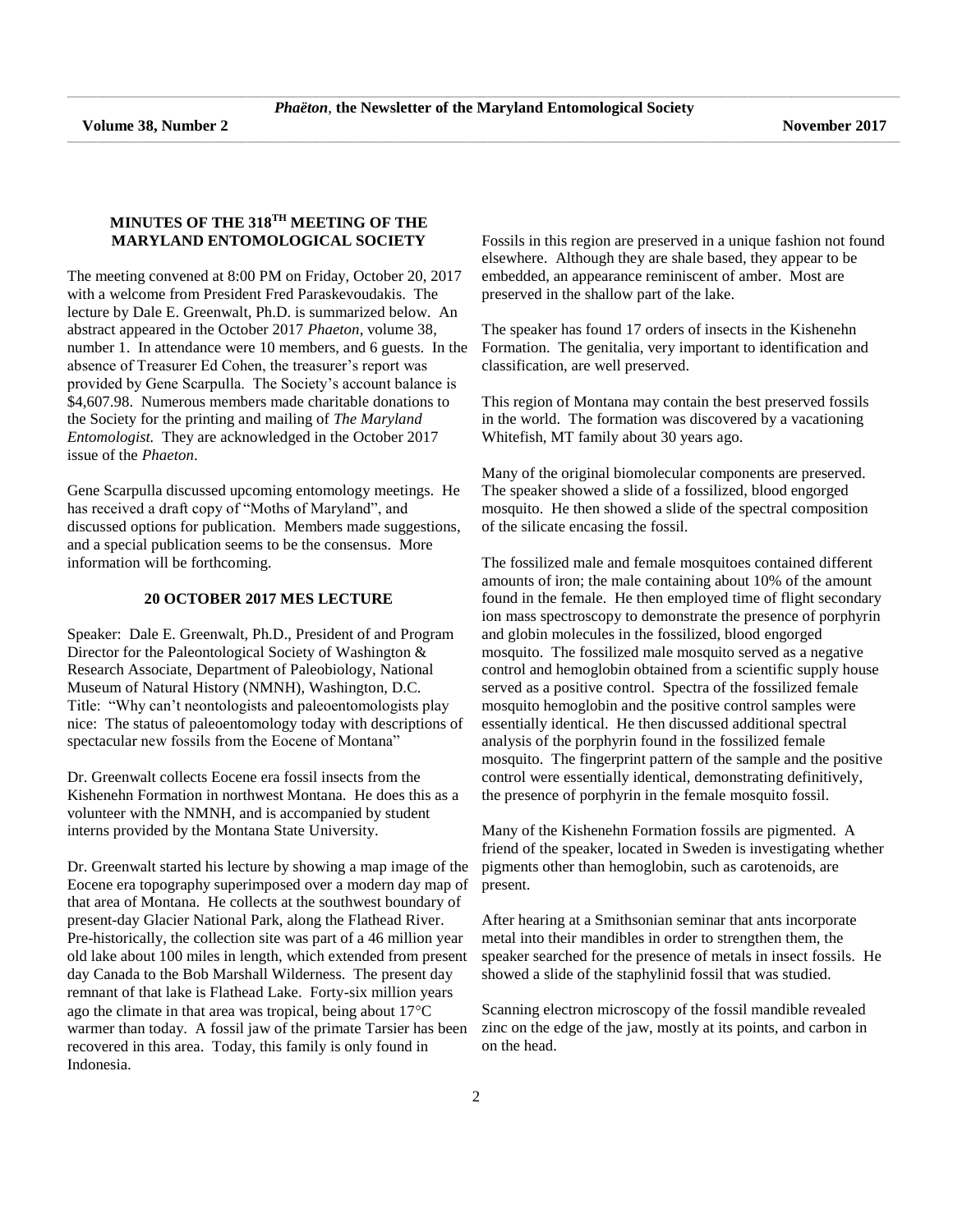Dr. Greenwalt described collecting conditions in the Kishenehn Formation region and studies of the composition of the materials encasing fossils. They indicate that the shallow lake surface was covered with a cyanobacterial mat. Insects fell in, were preserved, compressed, and fossilized.

The speaker discussed the fossil record of the evolution of *Aenigmatias* spp., a parasite of ants. The modern day insect lives in ant colony tunnels, parasitizing ant pupae. It has lost its wings, has few setae, and a flat head. The fossilized species shows a differentiated body. In 46 million year old Montana, this was a flying insect. In 34 to 38 million year old Baltic amber, the body appeared modified, showing a flat head, reduced setae, and the abdomen beginning to flatten. The modern day insect's simpler body is ideally suited for ant colony parasitization.

Dr. Greenwalt discussed the fact that many fossilized insects are incorrectly identified. Modern researchers seeking information by mining databases are obtaining erroneous information.

The speaker ended his talk by discussing the differences and problems between paleoentomologists and neontologists. Paleoentomology is not respected by entomologists due to errors, the lack of morphological detail, and the fact that many entomologists only work with amber. Neontologists specialize; paleoentomologists examine many genera, thus increasing the possibility of errors.

His final slide showed a fossilized insect caught in an algal mass, trying to escape, and losing setae in its attempted escape. The insect and its setae are fossilized. The algal layer was not deep, evidenced by the fact that it contained fossilized bird footprints. It is possible that bacteria caused anoxia, preventing decomposition, and enabling fossilization to occur. Dr. Greenwalt wishes to experimentally reproduce this process in algal mats occurring in Florida, near a Smithsonian Institution Marine Biology Laboratory in Ft. Pierce.

Submitted:,Janet A. Lydon, Secretary

#### **\_\_\_\_\_\_\_\_\_\_\_\_\_\_\_\_\_\_\_\_\_\_\_\_\_\_\_\_\_\_\_\_\_\_\_\_\_\_\_\_\_\_\_\_\_\_\_\_\_\_\_\_\_\_\_\_\_\_\_\_\_\_\_\_\_\_\_\_\_\_\_\_\_\_\_\_\_\_\_\_\_\_\_\_\_\_\_\_\_\_\_\_\_\_\_\_\_\_\_\_\_\_\_\_\_\_\_\_\_\_\_\_\_\_\_\_\_\_\_\_\_\_\_\_\_\_\_\_\_\_\_\_\_\_\_\_\_\_\_\_\_\_\_\_\_\_\_\_\_\_\_\_\_\_\_\_\_\_\_\_\_\_\_\_\_\_\_\_\_\_\_ WELCOME TO NEW MEMBERS**

MES welcomes the following new members to the Society:

| Washington D.C.<br>Dale E. Greenwalt | Columbia, MD<br>George A. Foster |  |
|--------------------------------------|----------------------------------|--|
|                                      |                                  |  |

#### **\_\_\_\_\_\_\_\_\_\_\_\_\_\_\_\_\_\_\_\_\_\_\_\_\_\_\_\_\_\_\_\_\_\_\_\_\_\_\_\_\_\_\_\_\_\_\_\_\_\_\_\_\_\_\_\_\_\_\_\_\_\_\_\_\_\_\_\_\_\_\_\_\_\_\_\_\_\_\_\_\_\_\_\_\_\_\_\_\_\_\_\_\_\_\_\_\_\_\_\_\_\_\_\_\_\_\_\_\_\_\_\_\_\_\_\_\_\_\_\_\_\_\_\_\_\_\_\_\_\_\_\_\_\_\_\_\_\_\_\_\_\_\_\_\_\_\_\_\_\_\_\_\_\_\_\_\_\_\_\_\_\_\_\_\_\_\_\_\_\_\_\_ HONORING MEMBER DONORS**

MES wishes to honor the following members who made charitable donations along with their recent membership renewals. These donations help with the printing and mailing of *The Maryland Entomologist*.

> George A. Foster George H. Harman Heloise Morgan Harry H. Pavulaan Eugene J. Scarpulla Jennifer A. Selfridge

#### **\_\_\_\_\_\_\_\_\_\_\_\_\_\_\_\_\_\_\_\_\_\_\_\_\_\_\_\_\_\_\_\_\_\_\_\_\_\_\_\_\_\_\_\_\_\_\_\_\_\_\_\_\_\_\_\_\_\_\_\_\_\_\_\_\_\_\_\_\_\_\_\_\_\_\_\_\_\_\_\_\_\_\_\_\_\_\_\_\_\_\_\_\_\_\_\_\_\_\_\_\_\_\_\_\_\_\_\_\_\_\_\_\_\_\_\_\_\_\_\_\_\_\_\_\_\_\_\_\_\_\_\_\_\_\_\_\_\_\_\_\_\_\_\_\_\_\_\_\_\_\_\_\_\_\_\_\_\_\_\_\_\_\_\_\_\_\_\_\_\_\_\_ MES MEMBERS WINS AWARD AT ESA 2017**

Congratulations to **Dr. Kelly Hamby,** who was presented the **Early Career Professional Extension Award** for 2017 at the national meeting in Denver, Colorado. **\_\_\_\_\_\_\_\_\_\_\_\_\_\_\_\_\_\_\_\_\_\_\_\_\_\_\_\_\_\_\_\_\_\_\_\_\_\_\_\_\_\_\_\_\_\_\_\_\_\_\_\_\_\_\_\_\_\_\_\_\_\_\_\_\_\_\_\_\_\_\_\_\_\_\_\_\_\_\_\_\_\_\_\_\_\_\_\_\_\_\_\_\_\_\_\_\_\_\_\_\_\_\_\_\_\_\_\_\_\_\_\_\_\_\_\_\_\_\_\_\_\_\_\_\_\_\_\_\_\_\_\_\_\_\_\_\_\_\_\_\_\_\_\_\_\_\_\_\_\_\_\_\_\_\_\_\_\_\_\_\_\_\_\_\_\_\_\_**

#### **2018 ADVANCED LANDSCAPE IPM PHC SHORT COURSE**

#### **Mon-Thurs, 8-11, January 2018 Entomology Department, Plant Sciences Building, University of Maryland, College Park, MD**

The annual Advanced Landscape IPM PHC Short Course is a recertification short course for arborists, landscape supervisors, IPM monitors, advanced gardeners, and others responsible for urban plant management.

Each day, the course will include a lecture from 8:00 am to 3:00 pm and an optional lecture from 3.30 pm to 5.30 pm.

To find additional information and register, visit <http://landscapeipmphc.weebly.com/>

### 29TH USDA INTERAGENCY RESEARCH FORUM ON **INVASIVE SPECIES**

#### **Tue-Fri, 9-12 January 2018 Loews Annapolis Hotel, 126 West Street, Annapolis, MD**

Keynote Speakers –

Kenneth Raffa, University of Wisconsin, Madison, WI It's about time: Applying variable and changing temperatures to the management of two naturalized invasive pests, oak wilt fungus and gypsy moth Helen Roy, Natural Environment Research Council, Centre for Ecology and Hydrology, Oxfordshire, UK Engaging people in unraveling the ecology of biological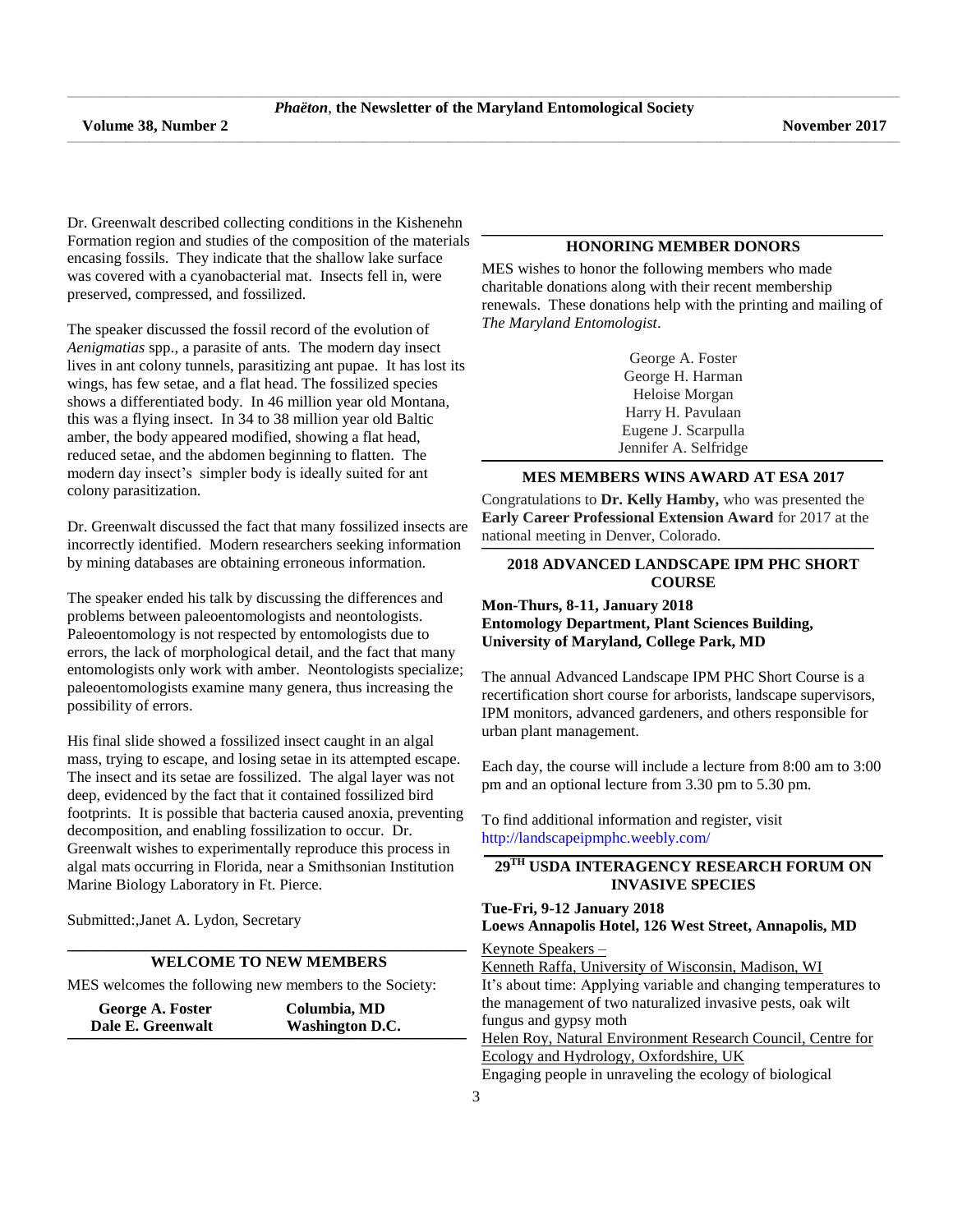\_\_\_\_\_\_\_\_\_\_\_\_\_\_\_\_\_\_\_\_\_\_\_\_\_\_\_\_\_\_\_\_\_\_\_\_\_\_\_\_\_\_\_\_\_\_\_\_\_\_\_\_\_\_\_\_\_\_\_\_\_\_\_\_\_\_\_\_\_\_\_\_\_\_\_\_\_\_\_\_\_\_\_\_\_\_\_\_\_\_\_\_\_\_\_\_\_\_\_\_\_\_\_\_\_\_\_\_\_\_\_\_\_\_\_\_\_\_\_\_\_\_\_\_\_\_\_\_\_\_\_\_\_\_\_\_\_\_\_\_\_\_\_\_\_\_\_\_\_\_\_\_\_\_\_\_\_\_\_\_\_\_\_\_\_\_\_\_\_\_\_\_\_\_\_\_\_\_\_\_\_\_\_\_\_\_\_\_\_\_\_\_\_\_\_\_\_\_\_\_\_\_\_\_\_\_\_\_\_\_\_\_\_\_

invasions

General Session Topics – Wednesday - Friday

- Chemical ecology of Cerambycids
- Evolution and invasive species
- Ecological aftermath: why biological invasions are real problems

• Managing invasive forest pests with biological control: an update on recent progress.

In addition to the General Sessions, this year's program will include several invited and offered presentations on topics that are relevant to the issue of non-native invasive species:

• Invasive organisms and invasive fires: reciprocal effects, management options

- Laurel wilt disease. What we know and what we fear
- Etiology of thousand cankers disease in the eastern US
- Factors affecting catches of ambrosia beetles and wood borers
- Effects of rising CO2 and climate change on invasive species
- Restoration of the American elm across the urban to rural gradient

• The recent gypsy moth outbreak in New England: the role of rainfall, *Entomophaga maimaiga*, and Nuclear Polyhedrosis Virus

- Which of the 1000 bark beetles indigenous to Asia is the
- greatest threat to American forests?

• Updates on spotted lanternfly

Poster displays on invasive species and related topics are always welcome. Please contact Vince D'Amico

[\(vincedamico@gmail.com\)](file:///C:/Users/Hanna/Downloads/vincedamico@gmail.com) regarding guidelines and space availability.

A limited number of openings are available on the Program for research presentations. Please contact Michael McManus at [mmcmanus0121@comcast.net](file:///C:/Users/Hanna/Downloads/mmcmanus0121@comcast.net) as soon as possible if you are interested in giving a presentation.

Additional information can be found at:

[https://www.nrs.fs.fed.us/disturbance/invasive\\_species/interage](https://www.nrs.fs.fed.us/disturbance/invasive_species/interagency_forum/) [ncy\\_forum/](https://www.nrs.fs.fed.us/disturbance/invasive_species/interagency_forum/) **\_\_\_\_\_\_\_\_\_\_\_\_\_\_\_\_\_\_\_\_\_\_\_\_\_\_\_\_\_\_\_\_\_\_\_\_\_\_\_\_\_\_\_\_\_\_\_\_\_\_\_\_\_\_\_\_\_\_\_\_\_\_\_\_\_\_\_\_\_\_\_\_\_\_\_\_\_\_\_\_\_\_\_\_\_\_\_\_\_\_\_\_\_\_\_\_\_\_\_\_\_\_\_\_\_\_\_\_\_\_\_\_\_\_\_\_\_\_\_\_\_\_\_\_\_\_\_\_\_\_\_\_\_\_\_\_\_\_\_\_\_\_\_\_\_\_\_\_\_\_\_\_\_\_\_\_\_\_\_\_\_\_\_\_\_\_\_\_**

#### **INTERSTATE PEST MANAGEMENT CONFERENCE**

#### **Wed-Thu, 31 January – 1 February, 2018**

#### **[Maritime Institute of Technology -](https://www.google.com/search?q=Maritime+Institute+of+Technology+-+Training+and+Conference+Center%2C+692+Maritime+Boulevard%2C+Linthicum%2C+MD&oq=Maritime+Institute+of+Technology+-+Training+and+Conference+Center%2C+692+Maritime+Boulevard%2C+Linthicum%2C+MD&aqs=chrome..69i57.802j0j4&sourceid=chrome&ie=UTF-8#q=Maritime+Institute+of+Technology+-+Training+and+Conference+Center,+692+Maritime+Boulevard,+Linthicum,+MD&rflfq=1&rlha=0&rllag=39212849,-76671915,17&tbm=lcl&tbs=lf:1,lf_ui:2,lf_pqs:EAE) Training and Conference [Center, 692 Maritime Boulevard, Linthicum, MD](https://www.google.com/search?q=Maritime+Institute+of+Technology+-+Training+and+Conference+Center%2C+692+Maritime+Boulevard%2C+Linthicum%2C+MD&oq=Maritime+Institute+of+Technology+-+Training+and+Conference+Center%2C+692+Maritime+Boulevard%2C+Linthicum%2C+MD&aqs=chrome..69i57.802j0j4&sourceid=chrome&ie=UTF-8#q=Maritime+Institute+of+Technology+-+Training+and+Conference+Center,+692+Maritime+Boulevard,+Linthicum,+MD&rflfq=1&rlha=0&rllag=39212849,-76671915,17&tbm=lcl&tbs=lf:1,lf_ui:2,lf_pqs:EAE)**

The Maryland State Pest Control Association presents the  $37<sup>th</sup>$ Annual Interstate Pest Management Conference. The Conference attracts hundreds of professionals in urban and structural pest management each year for comprehensive training by leading experts from industry, government, and academia.

Additional Information can be found at:<http://ipmc.umd.edu/>



#### **Central Maryland Beekeepers Association**

Supporting and promoting beekeepers and the viability of honeybees in central Maryland

#### **MEMBERS MEETINGS**

**Sat, 2 December, 2017; 6:00-9:00 p.m.** 

**Holiday Potluck Dinner:** Last names starting with A-G bring a dessert. Last names starting with H-R bring a main dish or salad. Last names starting with S-Z bring an appetizer. Please RSVP to [sondra1205@gmail.com.](sondra1205@gmail.com)

#### **Tues, 2 January, 2018; 7:00 p.m.**

Member Bob Stanhope presents "45 Years of Beekeeping in Nature Centers and in Greece" with a sweet treat–a taste of Greek wild thyme honey at the end of his presentation.

Members meetings are held at the [Oregon Ridge Nature Center,](https://www.google.com/maps/place/Oregon+Ridge+Nature+Center/@39.4970222,-76.6868097,15z/data=!4m2!3m1!1s0x0:0x9fbed14b2a0e98dd?sa=X&ved=0ahUKEwjkwILmv6jQAhXs6YMKHVsmDwgQ_BIIdDAK)  [13555 Beaver Dam Road, Cockeysville, MD.](https://www.google.com/maps/place/Oregon+Ridge+Nature+Center/@39.4970222,-76.6868097,15z/data=!4m2!3m1!1s0x0:0x9fbed14b2a0e98dd?sa=X&ved=0ahUKEwjkwILmv6jQAhXs6YMKHVsmDwgQ_BIIdDAK) Additional information can be found at:

[http://www.centralmarylandbees.org/meetings-3/membership](http://www.centralmarylandbees.org/meetings-3/membership-meeting-schedule/)[meeting-schedule/](http://www.centralmarylandbees.org/meetings-3/membership-meeting-schedule/)

#### **AMERICAN ENTOMOLOGICAL SOCIETY PUBLIC MEETING**

**Wed, 22 November; 7:00 p.m. Topic: TBA Speaker: TBA**

The Academy of Natural Sciences of Drexel University, Ewell Sale Stewart Library, Second Floor, 1900 Benjamin Franklin Parkway, Philadelphia, Pennsylvania

For additional information, go to: <http://darwin.ansp.org/hosted/aes/mtgSched.htm>

#### **UNIVERSITY OF MARYLAND DEPARTMENT OF ENTOMOLOGY COLLOQUIA**

**Fri, 17 November, 12:00 p.m. – 1:00 p.m.** Crystal Cooke, UMD Entomology

**Fri, 1 December, 12:00 p.m. – 1:00 p.m.** Hanna Kahl, UMD Entomology

**Fri, 8 December, 12:00 p.m. – 1:00 p.m.** Nathalie Steinhauer, UMD Entomology

Entomology colloquia take place in 1130 Plant Sciences Building, College Park, MD from 12:00 pm to 1:00 pm. For additional information, go to:

[http://entomology.umd.edu/colloquium-schedule.html.](http://entomology.umd.edu/colloquium-schedule.html)